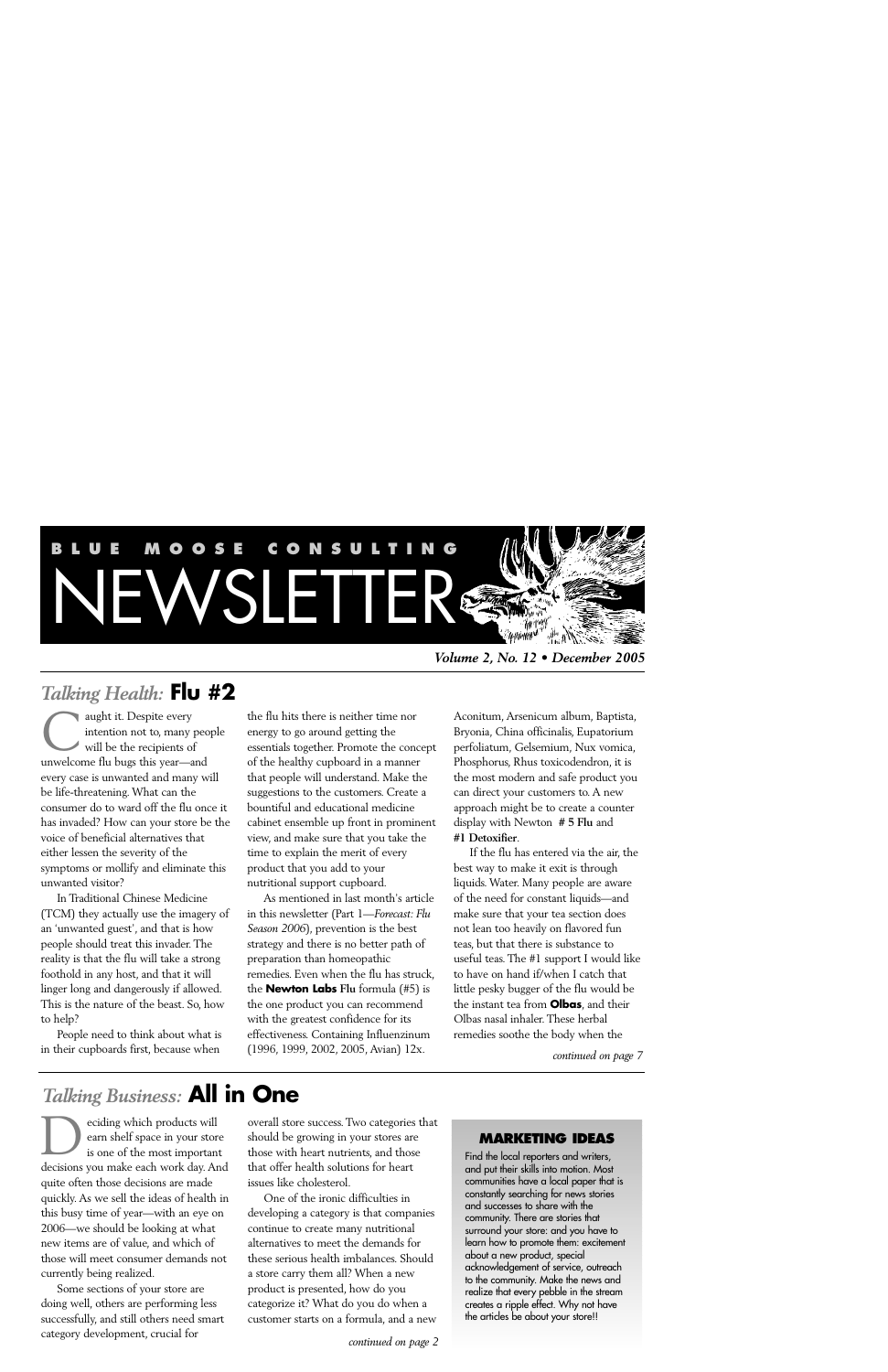# **All in One**

*continued from page 1*

and better one is introduced? Do you try to switch the person, or expand your shelf space to accommodate a growing selection even as "old version" options start to pile up?

The biggest concerns are staying on the cutting-edge of the highest-quality products, and getting your customers excited about them. As product selection evolves and expands, we see a new class of therapeutically designed formulas that meet the demands of one of the most difficult consumers: that indecisive buyer.

We know the profile: a person who wants to improve their health, but doesn't want to buy too many bottles; or one who can't decide which ingredient they have read about is best for their needs. They may have five bottles of various products at home that they never take, or they pick up and hold every selection on your shelves but never bring a choice to the register. For this discerning individual, it pays for you to point out the all-in-one product designed for their purchasing style.

All-in-one products are not all alike however. Assembling an ingredients panel with the vast array of the latest fad, or putting everything one could research into a compound provides neither good science nor optimal nutrition. Formulas need to have focus to have value, and they often need to have sufficient dosage to be worthwhile. The consumer who buys a "kitchensink" complex, or who buys a formula with a nice name but without

# **ADVERTISING TO HELP YOU SELL**

*Herb Quarterly*/November 2005 mentions **Well-in-Hand gentle ExfoliaCremes** for removing toxins without the oily residue that many exfoliators leave behind. Lavender, Vanilla Rum, Neroli, Eucalyptus, Jasmine, Vanilla Mint.

substantial dosage will be disappointed, dissatisfied and possibly lost for good as a customer. Nothing disappoints a finicky buyer more than feeling they wasted their money.

So, how to judge a winning formula? First look beyond the hype. What is in the formula and what is it designed to do? Again, always question the quality of the raw materials, as they will define the efficacy. How does the formula rank as far in potential

performance? These are the eyes with which we should start to work as buyers: in that way, we can focus on viable formulas that both make sense and have a high probability of helping the consumer.

In actuality, an all-in-one product is great for everyone as long as the ingredients assembled are of the highest quality. That is why **Nordic Natural**'s **Heart Synergy** is so exceptional. We know that Nordic Naturals has the world's best fish oil, so a product for heart health that leads with this healthful essential nutrient is the product we should get into the consumers' hands. Heart Synergy provides a superior formula made from the best materials possible. Realize that a formula with a fish oil of unknown origin and purity is certainly not what you want to pass to your customers. With fish oils, always deliver the best—Nordic Naturals pure, fresh and great tasting!

Likewise, **Bluebonnet**'s new **CholesteRice**™ formula carries the Bluebonnet commitment to procuring the best ingredients available, and keeping that quality in the product from bottle to bottle!

So, you have two new formulas from companies that you trust, with products that are perfect for the one-stop



customer. How to get them interested? Nordic assists with the clarity of its label panel: Heart

> Synergy—"doctor recommended nutrients for Healthy Heart Support." The formula contains healthy dosages of CoQ10 and Lcarnitine (50 mg each), as well as a synergistic complement of other essential nutrients: vitamin E, B-6, B-12, folic acid,

magnesium and selenium. The proportions presented in this formula are very much in line with recommendations made by the American Heart Association, so you can speak with confidence about what the formula provides. Concerning quality, it cannot be overstated that the most powerful sales pitch is reminding the consumer that the fish oil used in this blend is high-quality Nordic Naturals material. The dosage (506 EPA/ 350 DHA) of Omega-3 is therapeutically relevant for anyone looking for nutritional heart support. Heart Synergy fits the buyer's desire for one product (two caps) with all the essentials to go along with their daily multiple.

CholesteRice™ is built along the same model: give the consumer something substantial in a single bottle format. This formula was created by Bluebonnet's stellar research and development team to include the principal nutrients recognized to enhance the body's ability to lower cholesterol effectively. Bluebonnet takes very seriously its responsibility to create formulas built upon trustworthy data. The research on the ingredients in this compound is substantial. This is a formula in which a nutritionist or progressive doctor will recognize merit. Red yeast rice, policosanol, pantethine *continued on page 6*

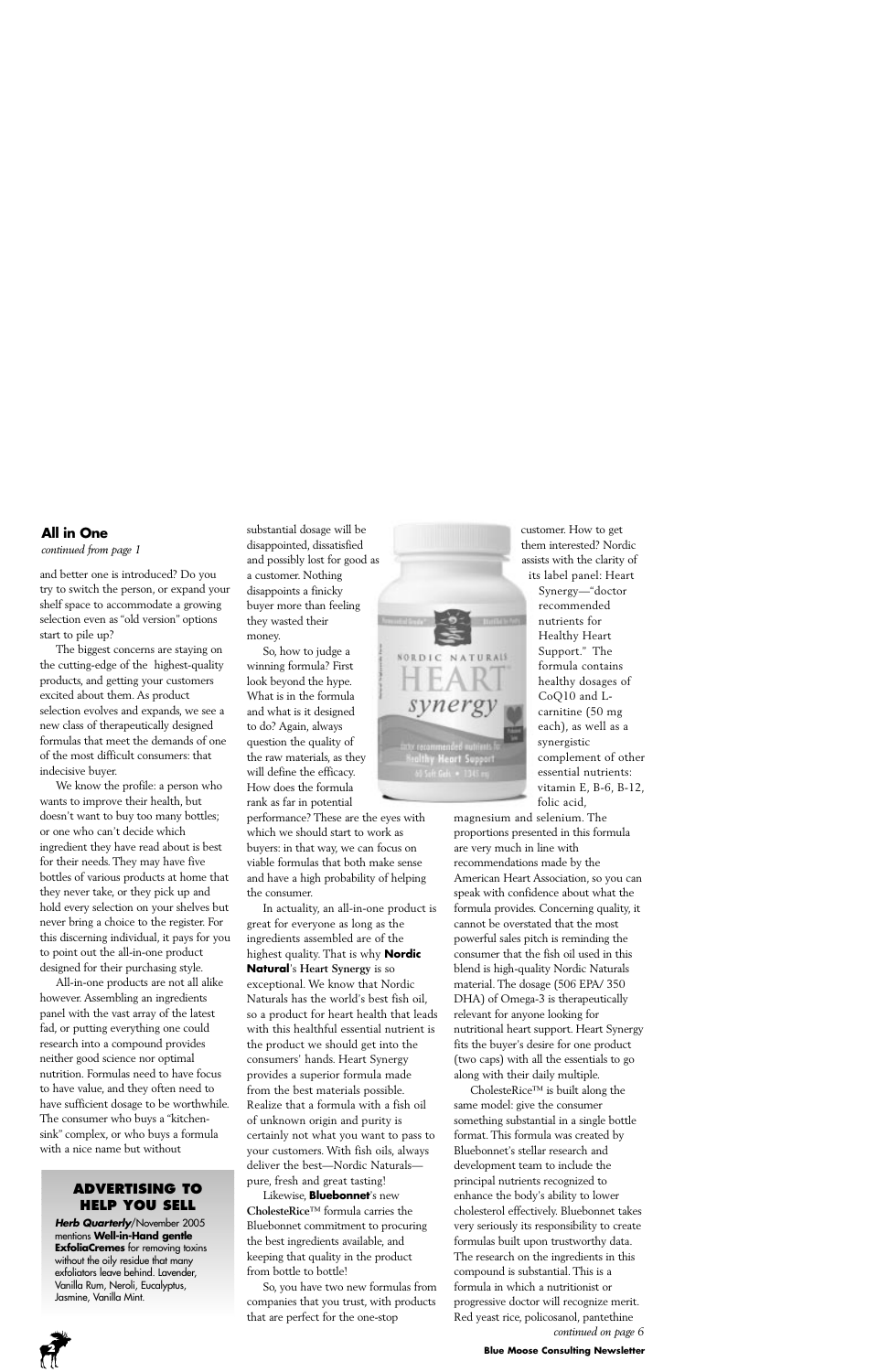

# **"Rest & Relaxation" Special 20% OFF**

- Pharma Kava Liquid Extract and Capsules
- St. John's Wort Liquid Extract
- Good Mood Tonic
- Valerian Liquid Extract and Glycerite

# **December Echinacea Special 20% OFF**

- Super Echinacea Liquid Extract *(be sure to ask about the new Super Echinacea Six Pack Counter Display)*
- Super Echinacea Capsules
- Children's Echinacea Glycerite
- Echinacea Root Liquid Extract and Glycerite

*Discount good on 1 oz, 4 oz and 8 oz bottles December 1 – December 31*

*Supporting Our Customers' Health Since 1979*

Not represented by BMC in NJ, NC



**NORDIC NATURALS** 

**Keeping a healthy mind and immune system through the Holidays…**

# **15% OFF All Cod Liver Oils including:**

- Children's DHA 90 and 180 Ct.
- CLO Orange 8oz. And 16 oz.
- CLO Peach 8 oz.
- CLO Lemon 8 oz.
- CLO Arctic-D 8 oz.
- CLO Singles
- CLO Plain 8 oz.
- CLO Berry Keen 4 oz

# **Heart Synergy is selling super!!**

Formula has been improved; now with homocysteine added to the formula.

Not represented by BMC in NJ and parts of PA Not represented by BMC in NC, WV Not represented by BMC in NC, WV



# **New Products**—*Constant Innovation*

| 1122 Glucosamine-Celadrin-MSM 60 Vcaps  12.48 24.95         |
|-------------------------------------------------------------|
| 1123 Glucosamine-Celadrin-MSM 120 Vcaps  23.48 46.95        |
| 1126 Glucosamine-Celadrin-MSM 180 Vcaps 34.48 68.95         |
| 872 GliSODin 250 mg Vegetarian S.O.D. 30 Vcaps . 9.98 19.95 |
| 873 GliSODin 250 mg Vegetarian S.O.D. 60 Vcaps 18.9837.95   |
| 1177 Plant Sterols 500 mg 60. 7.98 15.95                    |
| 1178 Plant Sterols 500 mg 90. 11.98 23.95                   |
| 1174 Policosanol Vcaps 20 mg 60 Vcaps  9.98 19.95           |
| 1170 Red Yeast Rice 600 mg 60 Vcaps7.48 14.95               |
| 1171 Red Yeast Rice 600 mg 120 Vcaps 13.48 26.95            |
|                                                             |
|                                                             |

# *Super Great News !!* **Bluebonnet has lowered the price on their entire line of CoQ10 products.**

Make sure that you check their prices on the highest quality natural CoQ10 in the world!

# NEWTON homeopathics

Always safe, always effective.

# **20% LINE DRIVE! on the following:**

- **Newton Homeopathics for Pets**  Includes all "for Pets" liquids
- **"Nothing But Natural" for Kids** Includes all liquids and pellets

Must ask for discount at time of order. Offer cannot be combined with any other discounts.

Newton Homeopathics will be closed for the holidays Dec 23-Jan 1.

Orders must be received by December 20 to ensure prompt shipping.

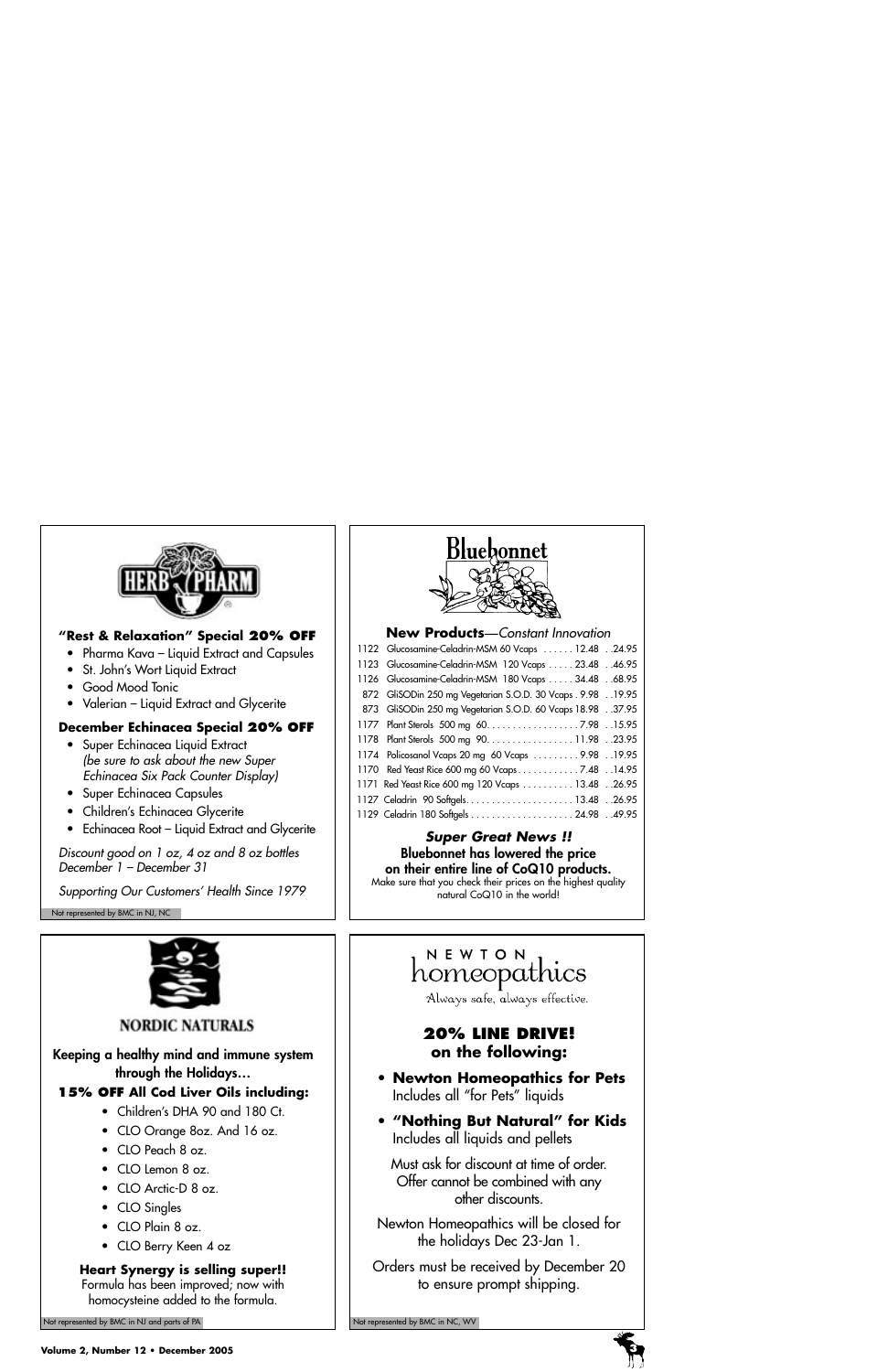

*The Essence of Well-Being®*

#### **AromaLand is sporting delightful new labels—Check them out!!**

*Essential Oils have been the heart of our company since 1986. The characteristics of Essential Oils can vary like wine. Depending on the species, location, ground and weather conditions, environmental circumstances, and the expertise and care given by the farmer and distiller, the oil of the same plant can vary strongly from supplier to supplier. Our experience will assist you in sourcing high quality oils at very competitive prices.*

#### **This month: FREE SHIPPING on all \$100 + orders placed over the phone or online.**

All ceramic lamp diffusers made here at AromaLand are now at an everyday price of \$6

#### *How can you not stock one of every variety??*

Capture the eclectic buyer of the growing category of healing aromatherapy by carrying the most eclectic, highest quality company—AromaLand



**December 2005 20% OFF Zero Zitz!® Moisture Marvel Kreamy Kleanzer**



The Magic of Zero Zits in a pure castile base. So sensuously Kreamy and pure that you'll want to take your shower three times. Looking for a clean ingredients-panel for your discerning customers? Why stock a large selection of mediocre options, when you can provide something with no unsightly ingredients and is marvelously pure and effective? Moisture Marvel is one Kreamy Kleanzer!

**Moisture Marvel** with Lavender Flower, Hemp & Myrrh 6 FL OZ





#### *Fall Season Promo* **Buy a box of 15 packs, and the consumer will get a 12 OZ BOTTLE OF HONEY POWDER FREE!**

Juvo is packaging Arizona honey as a giveaway for the purchase of a case of Juvo.

#### **New! Juvo Cactus Honey Powder** *Organic Food*

Plant-Based Organic Nutrients for Body Cleansing & Detoxification *while supplies last*

#### *Why Is JUVO Called Raw Food?*

It's simple. JUVO is a tasty vegetarian whole grain salad. It is freeze-dried and powdered from vegetables, mushrooms, many kind of whole grains and sea vegetables.

Vegetarian raw foods are alive; uncooked, nutrient and enzyme-rich. Just as salad is raw, JUVO vegetarian is raw. JUVO goes perfectly with soy milk for a breakfast cereal meal. Enjoy delicious energy foods, like fresh freeze-dried JUVO Vegetarian Raw Food for body-cleansing detoxification.

JUVO Raw Foods are nutrient rich—A whole food, complete meal: vitamins, minerals, enzymes, fiber, and phytonutrients.

lot represented by BMC in PA, NJ





*Finest Quality Hair, Body and Skincare Accessories*

#### **Hair Doc New Year's resolution!!**

Increase the sales percentage on non-grocery merchandise in your store.

Last year, more stores than ever brought in Bass Brushes and Bodycare products…and they are proving consistent sellers everywhere. If you have not brought in these excellent holiday gift items yet, you can still capitalize now and in January 2006.

Have you looked through the Hair Doc catalogue? You could fill an entire aisle with the selection, and you can make use of that one unprofitable corner that just sits empty now!!

Join the stores that are selling brushes, combs, loofahs, bath mitts and sponges, natural toothbrushes, shaving gear, skin brushes and more. Show the catalogue to staff and see the excitement that diversifying your inventory will make!!

Bass Brushes—the oldest and largest provider of natural brushes and bodycare products to the natural foods industry. Quality at an exceptional price.

Not represented by BMC in NC, NJ, PA

EssentialFormulas

*Special December discount for Blue Moose Consulting accounts only*

#### **Buy 24 boxes of any size and GET 2 BOXES OF THE SAME SKU FREE**

Dr. Ohhira's **Probiotics 12** 30 caps

Dr. Ohhira's **Probiotics 12** 60 caps

*Must mention discount at time of purchase*

Ask for copies of the two excellent articles by Nan Fuchs in the *Women's Health Letter*.

*September 2004, Volume X, No 9* **"How Safe Are the Probiotics You Are Taking?"**

*October 2004, Volume X, No. 10* **"Don't Waste Your Money on Mediocre Probiotics: These Are the Best Ones I Have Ever Found."**

Not represented by BMC in PA, NJ

# **TESTIMONIALS COUNT**

#### **Aloe Life Leg Gel for Face & Body Vein Support Formula**

"Aloe Life Leg Gel seems to work from the outside in—to lighten, strengthen and stimulate circulation. I was amazed to watch my own red thread veins (also called spider veins) fade away and the annoying itching and even pain stop. Eating well, taking antioxidants like Vitamins A, C, E and B- complex are important to build healthy connective tissue along with exercise and drinking 6-8 glasses of water daily. I believe every thing good we put in our body helps us to be healthier and I have done my best! Yet through normal aging I developed some very unsightly veins and sadly I did not want to wear clothing that showed my legs. The good news is using Leg Gel roll-on twice daily my legs look and feel 10 years younger!"

*–KM/practitioner*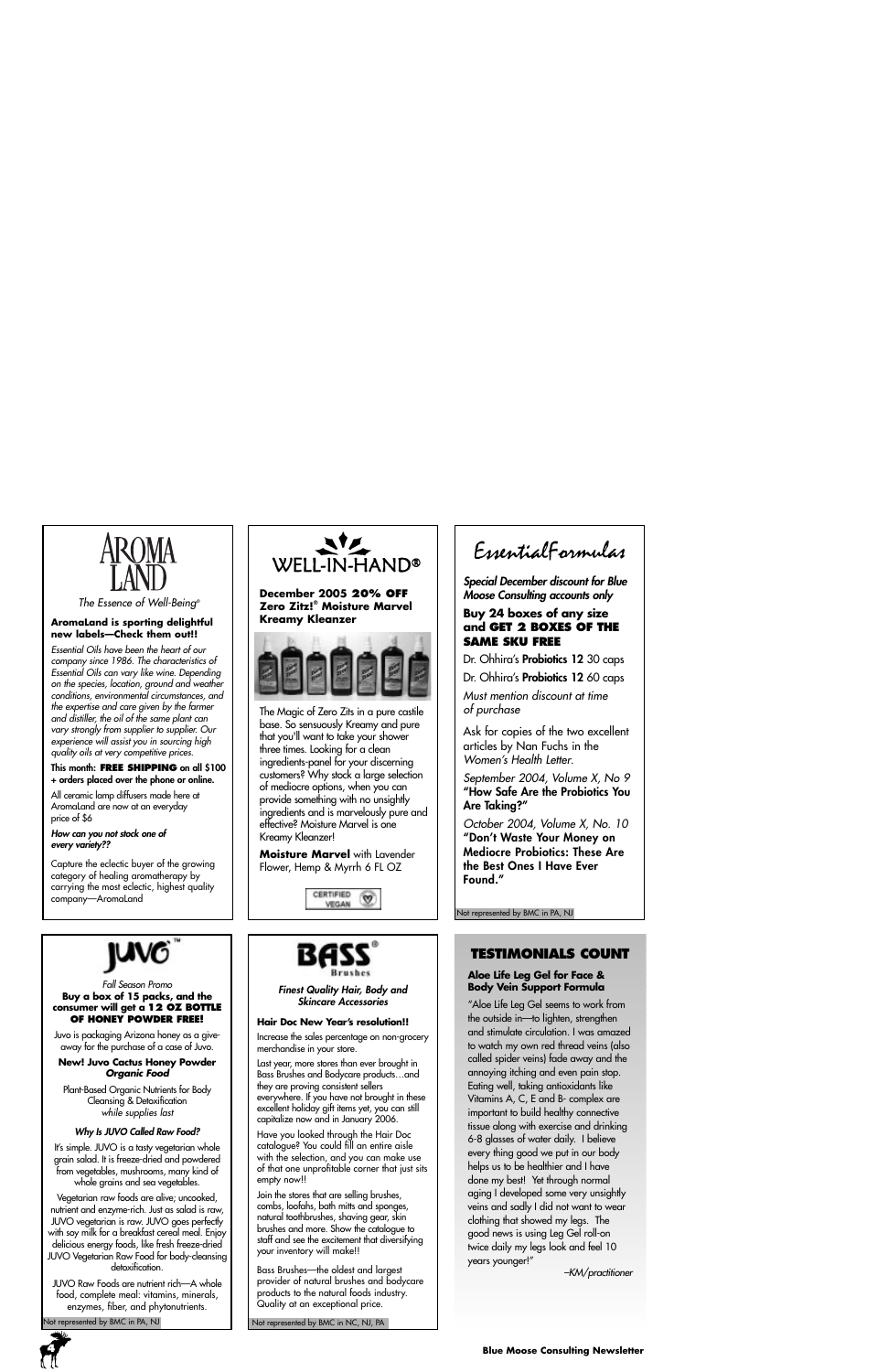

#### *Here is a display that will sell, sell, sell*  **November/December Free Koflet Promo**

With the cold and cough season upon us this is a great opportunity to present proven and tested supplements which can help your stores increase profits. Programs are intended as a "buy a bottle of product get a box of Koflet free." Koflet is a great product, and really works. The floor display combines all the products in a very attractive presentation with a header talking about the free box of Koflet.

**Counter Display With Pure Herbs** 5 Holy Basil 5 Amla C 10 Koflet **Promotional Price \$55.00 Savings \$23.70**

**Floor Display to promote Koflet** 8 ImmunoCare 8 RespiCare 8 Holy Basil 8 Amla C 32 Koflet Promotional Price \$260.32 **Savings \$75.84**

#### **Counter Display Formulations**

5 ImmunoCare 5 RespiCare 10 Koflet Promotional Price \$107.70 **Savings \$23.70**

**25% savings** Koflet contains: Yellow Berry (solanum xanthocarpum), Malabar Nut (Adhatoda vasica), Holy Basil (Ocimum sanctum), False Black Pepper (Embelia ribes), Grape (Vitis vinifera)

**Also, Chyavanprash with Honey Special Promo BUY 9 GET 3 FREE** Promotional Price \$62.91 Everyday Price \$83.88 **Savings \$20.97** 

**Himalaya December Phone Training** topic will be "Hot Times" with Ann Louise Gittleman on her new book about menopause with info on MenoCare and StressCare. **Wed 12/21/05: General Training** – all Health Food Stores Eastern Time – 11AM, 3PM, 5PM, & 7PM. Four Identical Sessions For Your Convenience. Call BMC office for 800 number and access code

**Health Education : Health Products : Aloe Vera** 

#### **Give the People What They Need**

*Great food and holiday cheer are taxing in the digestive system, especially for people with digestive issues already. Place aloe vera in eyesight, and let people ask the question: what does this do?*

*Stomach Plus* Formula has provided relief from Reflux, Gastritis, Nausea and Upset Stomach. This very soothing formula helps rebalance stomach acids, calming the intestinal tract naturally.

Aloe Life Stomach Plus is most effective because Aloe Life chooses the most effective herbs used by herbalists for centuries. The quality Whole Leaf Aloe Vera Juice carries the herbs deep down into the tissues for fast relief.

#### **Great Formulas for an aloe life endcap**

*(don't be the last person on the block to reignite aloe sales!!)*

- Aloe Gold Whole Leaf Aloe
- Orange Papaya Whole Leaf Aloe
- Cherry Berry Whole Leaf Aloe
- Detox Plus Formula
- Stomach Plus Formula (Stomach Plus may just be the perfect essential holiday gift for that special someone!)

Did you know that Aloe Vera stimulates the body's natural production of S.O.D.? Yes just one more reason to take Aloe Vera to look and feel our best!

# **OLBAS®**

# **Olbas Season is Here, Stock Up and Save 15% OFF all Olbas displays**

free consumer samples, store staff goodies! *direct only*

## **Nature's Wonderland**

a full line of herbs in Vcaps **December 2005** 

# **3+1 DEAL ON THESE TIMELY HERBAL COMPOUNDS**

# **Cough & Cold Formula 60 Vcaps**™ (#S68X) Proprietary Blend 675mg Garlic, Golden Seal Root, Scullcap Herb.

**Immune Boost**™, 60 Vcaps (#S56X) Proprietary Blend…600mg Burdock, Echinacea, Yellow Dock.

# **PERFECT® ORGANICS**

**Perfect Organics Brings you More Organic.**

*Available Now*

#### **Organic Cotton T-shirts!**

Environmentally correct fashion: Make a positive statement while supporting a healthier environment!!

Distressed dyed with soy based inks. Available with the following printed messages:<br>P • KEEP UP • GROW

• WAKE UP • KEEP UP • GREEN UP • ORGANIC

#### **10% OFF T-shirt orders during December**

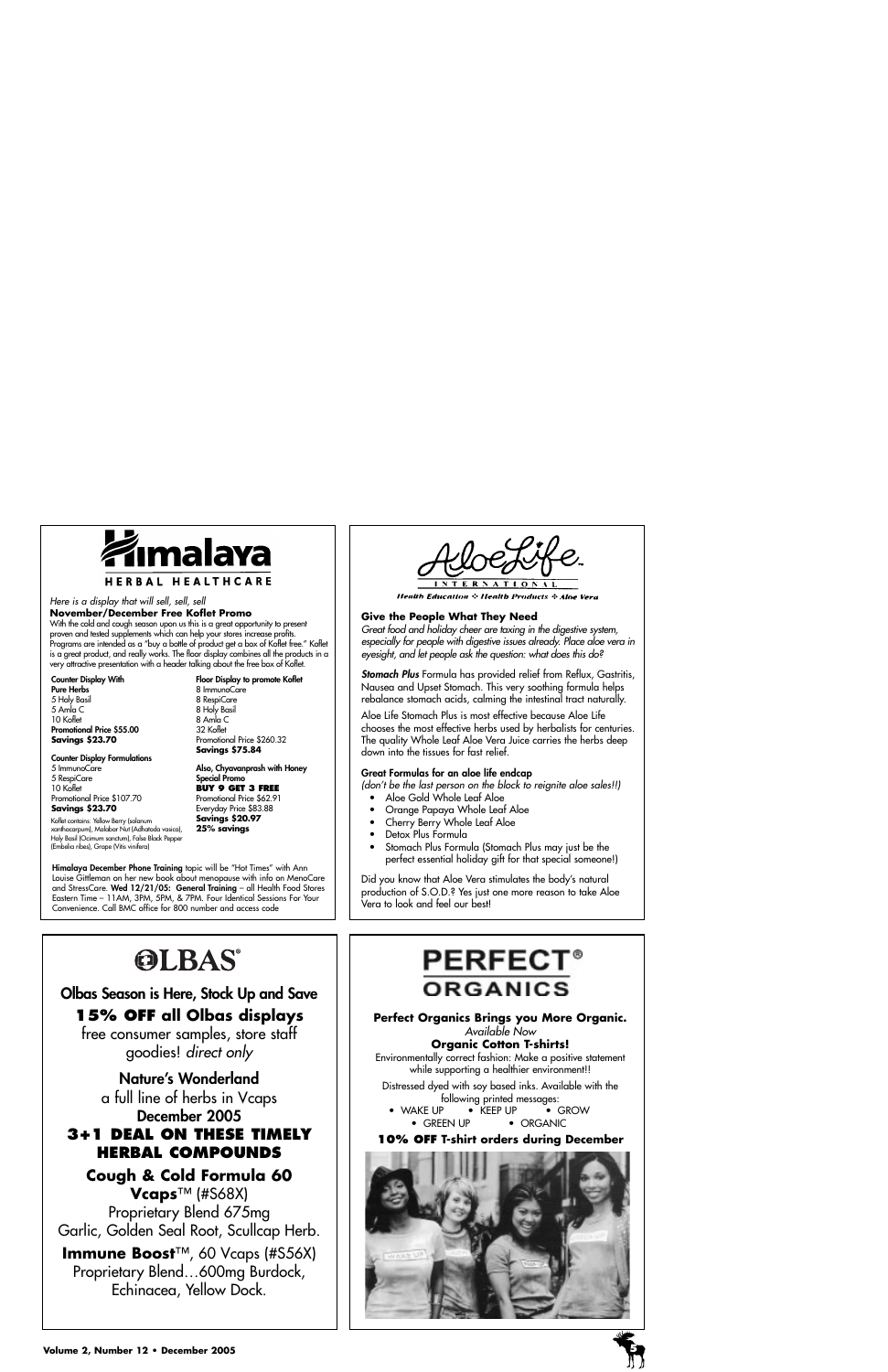# **All in One**

and plant sterols all have recent and significant scientific data to support their inclusion in this formula. CholesteRice™ is currently the only formula on the market that includes all four of these major players, and as importantly—the dosages are combined to have an impact that the consumer will be satisfied with.

CholesteRice™ also includes CoQ10 which is

essential when a person is taking red yeast rice, since taking red yeast rice diminishes this critical nutrient at a cellular level. Bluebonnet's commitment to quality and an all-natural product hold true again as they only use the 100% natural trans-isomer yeast fermented CoQ10—something many companies are moving away from because of cost and profit concerns.

Four major nutritional elements to assist the body in reducing cholesterol production in the liver, blocking its absorption into the intestines, and helping the body to breakdown and metabolize cholesterol in a healthy



manner. This is something that the all-inone consumer will find most appealing. And,

with noticeable dosages, the buyer will be satisfied with the gradual and beneficial results as they return for their second and third bottles—and onward!

The products are now on the market, and the end-user has always been there: now, how to get them together. Product

placement is certainly important. Many stores now make shelf tags denoting "staff favorite" near the products they appreciate; and an endcap highlighting both formulas—with possibly the individual nutrients (see Bluebonnet's newest selection of products in their newsletter box ad this month) and the great selection of Nordic Naturals' other Omega formulas are certainly ways to bring prominence to these products. Some stores have even made counter displays of the Heart Synergy and done very well drawing awareness to this attractive formula.

# **"WE ARE HEALTH FOOD PEOPLE" Employee profile—Lara Brown** *Inside Sales, Blue Moose Consulting*



Hi, I'm Lara Brown and I've been working for Blue Moose about a year and a half. I first met Michael & some of you in the early 80s when I worked for a natural food distributor and he was one of my favorite customers. I got to know him, and many of you, better while working for a natural products broker for over 10 years in the mid-atlantic region. Some of you may also know me from trainings, demos, and lectures. The people in this industry are so wonderful it's great to get to work with you!

Lately I stay pretty close to home caring for my 2 & 12 year old sons. I'm also working on my organic gardens and go see live music when I can. I look forward to speaking with you on

the phone and hopefully in person sometime too.

## *continued from page 2* **TIP OF THE MONTH**

The holiday season is only as merry as you make it. You may choose nondenominational lights—white or multicolored—in your window and around your doorway to invite people to feel "merry" as they visit your shop.

Make a conscious effort to help people be inspired at this special time of year.

Feel comfortable reveling in your faith, but be respectful of the other traditions that are going through spiritual rebirth at this time of year as well.

The sales pitch also needs to reflect the benefits of the compound. By simply stating that this formula has all the most recognized nutrients for the structure/function claim asserted, and that they are found in noticeable dosages in one bottle—the concept of convenience will be understood. Remember how many times you have heard people say, "I already take so many supplements". In some cases you can actually reduce the number of bottles a person is buying, while getting them the important nutrients—and guaranteeing that they will return to your store to buy these star products. A win-win all around, as you provide the best to your consumers.

But remember: purchasing the inventory does not guarantee the product will move in your store. This product is earmarked for that certain all-in-one sector of your market, and for that customer who will see that convenience and quality go hand-inhand with industry leaders such as Nordic Naturals and Bluebonnet. We now have several products we can turn to and present with confidence when a person expects unrealistic convenience when they say to you, "I am concerned about my heart health," or "I have high cholesterol". Take this opportunity to make your store the place people turn for healthful, beneficial natural alternatives. ❂

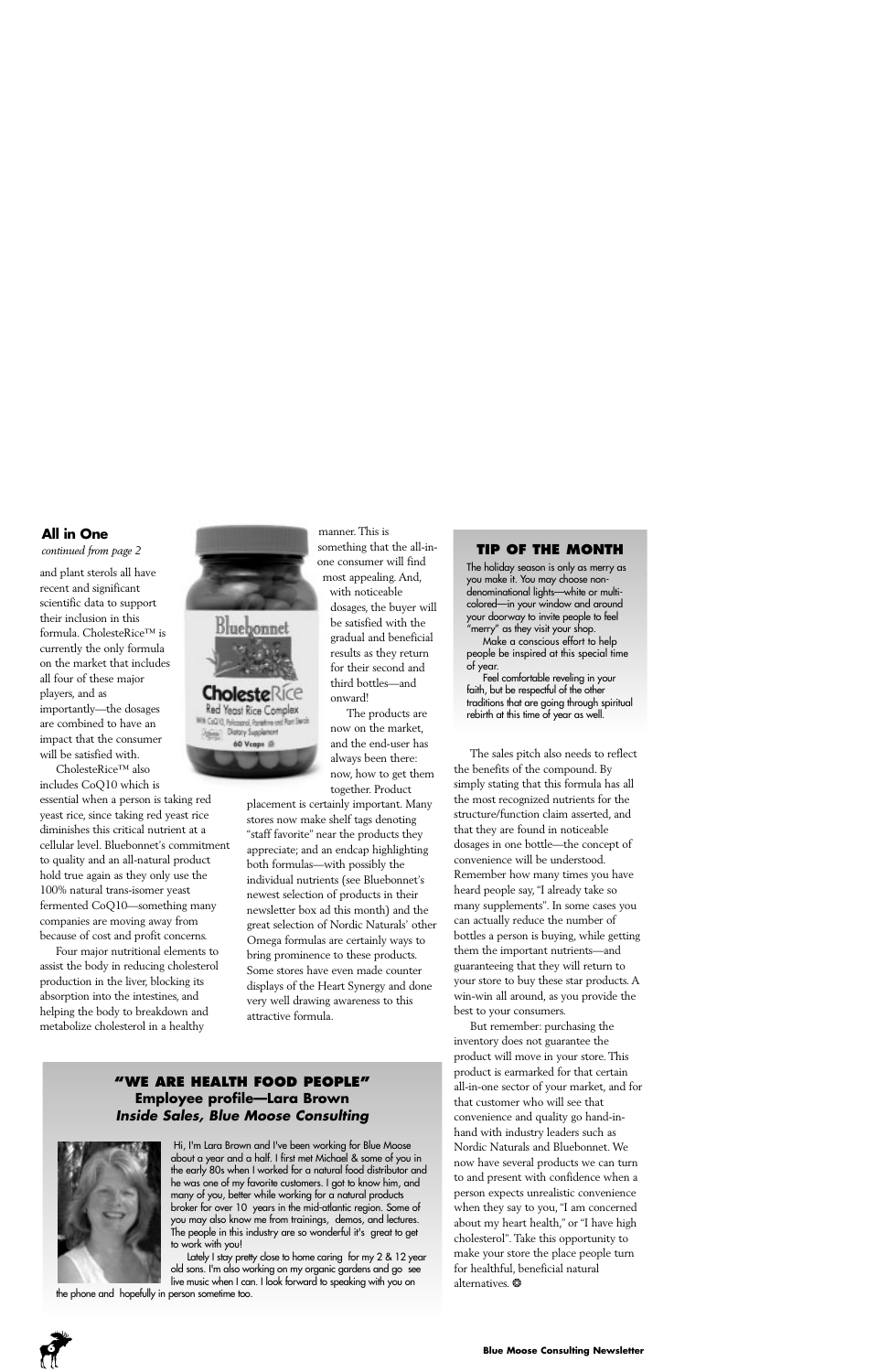#### **Flu #2**

#### *continued from page 1*

immune system is under siege. The **Olbas Instant Herbal Tea** is perfect, because it is *instant* and no one wants to steep a tea when they are down and out. Twenty soothing herbs with a delicious peppermint flavor that is calming to the stomach and digestive system. When someone is stopping in, sick and home quick to bed, they will look at these products as fast relief when they need it most.

As we learn more about the immune system, we realize that keeping the digestive system strong is always the key to regenerating the body when it is down. Sometimes people forget that what may seem like the peripheral item on the resource chart is often very crucial. Along with all those liquids, we should encourage people to address their stomach at a time when they might not feel the desire to be healing themselves at all. **Aloe Life Stomach Formula** has proven very effective for a broad range of stomach complaints, and 1-4 ounces of organic aloe juice concentrate to counter viral distress is something we should be educating everyone to incorporate into those few things they can muster the strength to do while resting. Dr Ohhira's **Probiotics 12** from **Essential Formulas** should also be close-at-hand when the digestive system is trying to meet the challenges of the flu.

Protecting and supporting the organs to do their job is probably the most important strategy we can employ to

#### **TAKE 5 MINUTES**

Yearly reminder to get your 2006 calendars ready. The *Nordic Naturals* calendar is perfect for the office and by the cash register. Number the weeks of the year for 2006, and set a code for your pricing guns so that you can trace every item that you bring into your store back to the invoice of origin: life is so much more efficient when you plan ahead.

## **ANOTHER REASON TO JOIN NNFA**

**Study Says Certain Dietary Supplements Improve Seniors' Lives, Save** Billions...A new study was recently released that reaffirms the fact that regular use of certain dietary supplements could save the U.S. healthcare system billions of dollars. According to the new study, commissioned by the Dietary Supplement Education Alliance (DSEA), of which NNFA is a founding member, and conducted by The Lewin Group, taking omega-3 fatty acids and lutein with zeaxanthin could help seniors live independently longer, and offset healthcare expenditures by more than \$5 billion over a period of five years.

> **GUID HOMEAL VETER** ECHINACEA DENSEA

> > **AL DIETARY SAYS**<br>I Floor Owner (1980)

cause a quick exit for this pernicious intruder. Obviously, the liver needs support. **Himalaya USA**'s **LiverCare** has many liver-supportive attributes, and it would be one product that should be added to your medicine cabinet display. Guarding the lungs is crucial, because once the problem gravitates to the lungs the duration of the symptoms and the chances of relapse are greatest. NAC (N-acetyl cysteine) is beneficial for the lungs along with Vitamin C, Quercetin, *GliSODin* S.O.D. and herbal support from Amalaki (Amla C), and **Herb Pharm**'s **Wild Cherry-Petasites blend**.

Herbal support options are abundant, and people should feel comfortable with a variety of choices. Echinacea is the most crucial herb to have at home, and Herb Pharm's newly improved **Echinacea-Goldenseal Compound** now sports ginger root and black elderberry and is assembled for the treatment of the flu especially in response to respiratory and nasal symptoms. Olive leaf has become a rising star in most stores' repertoires, and Herb Pharm makes a superior olive leaf extract. **Bluebonnet** offers a bestseller in their standardized olive leaf product (6% oleuropein) with the *e.d.s.* enzyme delivery system for increased absorption.

If you offer many possibilities, the consumer will gain confidence from the viable options available in blanketing the body with herbal immunostimulators and natural aids.

Remember chamomile and peppermint spirits for the stomach; horehound, garlic and boneset—and the Herb Pharm's

> **Children's Compound** for the youngest, and the **Children's Winter Health Compound** for all the little ones.

> **Himalaya USA** has several excellent herbal compounds that have the benefit of being developed by doctors with clinical testing using double-blind, placebocontrolled studies. The astute buyer will offer their **ImmunoCare, RespiraCare, CoughCare** and **ImmunoCare Jr.** [for children]. Look at how

vast the choices your display can offer!!

Consumers are not concentrating on all the options available: and once they see the possibilities, many will surely plan to have their remedy-drawer filled with a few alternatives to take with some tea before they get under the covers. Create enticing displays where people will stockpile lozenges at home for that special moment. Don't run out of Olbas' strong and cooling herbal **Pastilles**—for throat and nasal passage and the equally effective, newly popular, **Koflet Lozenges** from Himalaya USA, which activate and soothe the bronchial mucosal membranes. **Olbas Oil** is the original Swiss cold and flu remedy—for aching muscles, as an aromatic inhalant, and in

*continued on page 8*